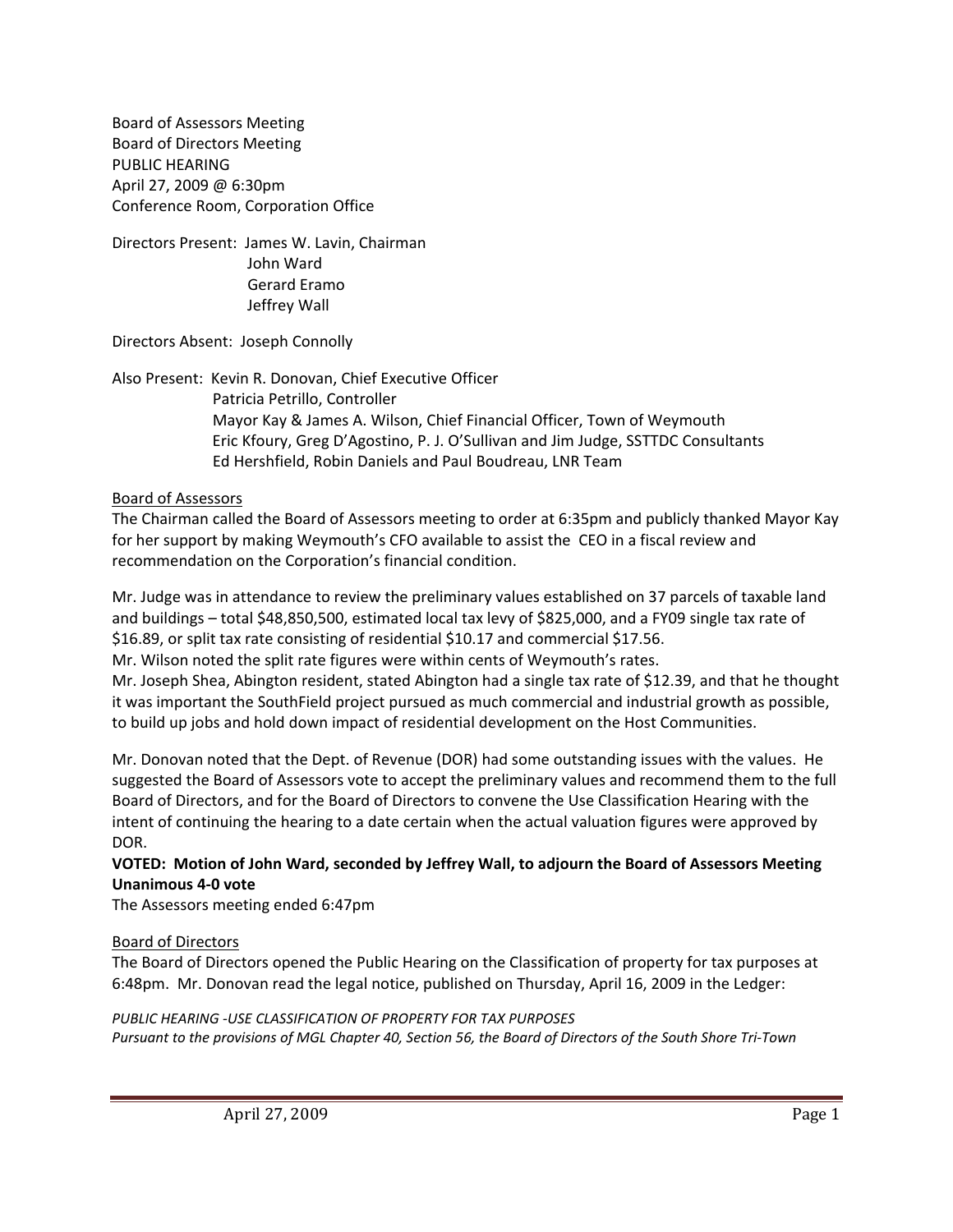*Development Corporation will hold its annual public hearing on the classification of property for tax purposes.* The Corporation shall first determine the percentages of the local tax levy to be borne by each class of real property *and personal property for fiscal year 2009.*

During the hearing, the Assessors shall provide all information relevant to making such determination and the fiscal *effect of the available alternatives.*

Based on information provided, the Board of Directors shall adopt a residential factor to be used by the Board of Assessors to determine the percentages of the Fiscal Year 2009 local tax levy to be borne by each class of real and *personal property.*

Said hearing will be held on Monday, April 27, 2009 at 6:30p.m.at the Corporation Office, 223 Shea Memorial Drive, *South Weymouth, Massachusetts.*

*Kevin R. Donovan, Chief Executive Officer*

**VOTED: Motion of Jeffrey Wall, seconded by Gerard Eramo to continue the Public Hearing to Monday, May 11, 2009 @ 7:00pm**

## **Unanimous 4‐0 vote**

The Public Hearing was continued at 6:50pm.

# Minutes

**VOTED: Motion of John Ward, seconded by Gerard Eramo, to approve the open session minutes of the Board of Directors meeting held April 13, 2009 Unanimous 4‐0 vote**

# Chief Executive Officer's Update

Mr. Donovan noted that Mr. Corcoran would provide a Parkway status report to the Board on May 11<sup>th</sup> and that he would attend a meeting with the Secretary of Economic Development on May  $1<sup>st</sup>$ .

Mr. Wilson attended the meeting to review his evaluation of the Corporation's financial outlook and path forward with a three‐year financial layout including: FY08 Balance Sheet, FY09 revenue through 2/28/09, Supplemental FY09 General Fund Appropriation and FY10 General Fund. He also discussed SSTTDC's tax plan, establishing Sewer & Water Enterprise Funds, Town of Weymouth water and sewer agreements and water capacity, assessed/taxable land values, Jeff Donohoe Associates fiscal evaluation of development of FOST 1 & 2 parcels, bonding matters and other suggested considerations of Mr. Wilson for alternative financing.

Mr. Wilson noted that the Corporation's finances were accounted for in a Quick Books accrual system and had since been converted to a MUNIS cash basis system as required by DOR and Capital Bond Markets. The Corporation now had two different accounting standards, year‐end GASB report (accrual basis), and DOR recap sheet (cash basis).

Discussion ensued on DOR's concerns with the Corporation's economic sustainability and viability to pay debt service for bonding up to \$53M. Funds were received two months after FY08 closed in the amount of \$365,000 and discussions continued with DOR to apply the funds to the FY08 deficit (\$395,000), leaving a balance of \$30,000 to be raised and appropriated in FY09. Mr. Wilson noted that an additional \$182,500 was collected in the past few weeks.

The Board reviewed a supplemental FY09 budget that showed property tax receipts of \$825,000. The Corporation was in the process of establishing values and use classifications, submitting a recap sheet to the DOR for tax rate approval, sending a single tax bill to the landowner, and collecting the receipt from LNR before the end of June 09.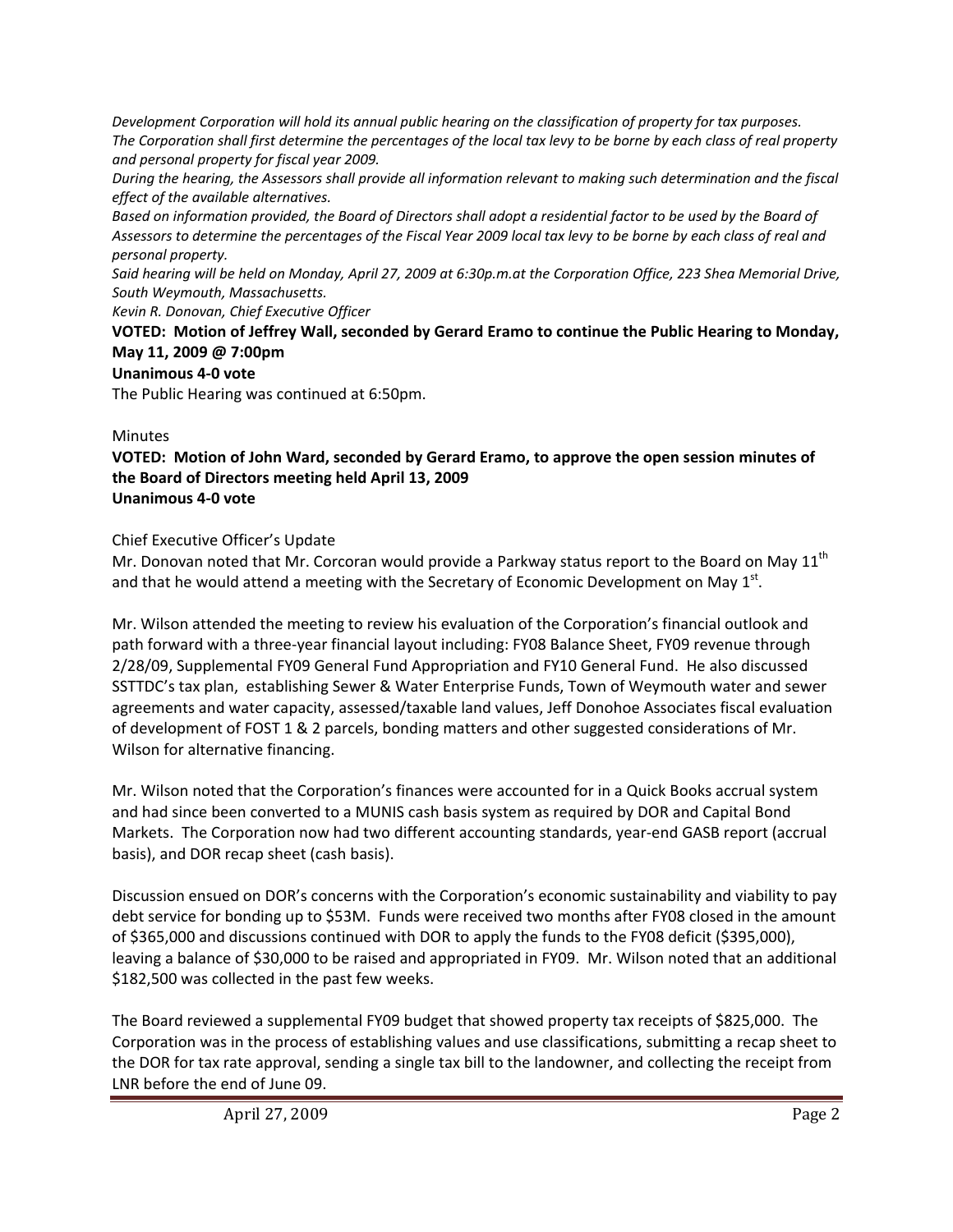Mr. Donovan discussed the need for the Board to adopt legislation for Enterprise Funds to permit water and sewer rates as separate entities for purposes of the Recap Sheet, and to create in the MUNIS system FY09 Sewer and Water Budgets in addition to the General Fund Budget. He recommended adoption of the Enterprise Funds, and noted over time another Enterprise fund would be needed for utilities. VOTED: Motion of John Ward, seconded by Jeffrey Wall, to accept the provisions of MGL c44 s53F 1/2 **for the establishment of a Sewer Enterprise Fund commencing on July 1, 2008 Unanimous 4‐0 vote**

**VOTED: Motion of John Ward, seconded by Jeffrey Wall, to raise and appropriate the sum of \$60,000 from the Sewer Enterprise Fund receipts, and appropriate for the expenses during fiscal year 2009 for the Sewer Enterprise Fund**

**Unanimous vote**

VOTED: Motion of John Ward, seconded by Gerard Eramo, to accept the provisions of MGL c44 s53F 1/2 **for the establishment of a Water Enterprise Fund commencing on July 1, 2008**

**Unanimous vote**

**VOTED: Motion of Gerard Eramo, seconded by Jeffrey Wall, to raise and appropriate the sum of \$40,000 from the Water Enterprise Fund receipts and appropriate for the expenses during fiscal year 2009 for the Water Enterprise Fund**

**Unanimous vote**

Mr. Wilson indicated the land values were averaged over Weymouth's residential and commercial values (as of Jan. 08) ranging from \$152,000 to \$175,000 per acre, and the proposed levy limit was \$825,000. The Directors agreed that values may go down next year. The importance of taxes being paid in a timely manner, a key factor in determining economic viability, was duly noted.

Mr. Wilson stated the FY10 budget looked at a reduced tax base and presumed no other revenues. Further discussion was needed with DOR on the projected revenue stream for FY10 and the ability to collect them. DOR indicated a willingness to allow the Corporation a grace period to receive taxes due.

Jeffrey Donohoe Associates provided a comparison of Mr. Wilson's revenue estimates by analyzing the same data via a different model that resulted in similar estimates. Mr. Donohoe's model would also be utilized by both DOR and Bond Counsel.

DOR voiced concern about LNR's ability to perform. Standard & Poor (S&P) recently placed LNR Property Corp on a CreditWatch. Mr. Wilson stated the credit rating (B+) was a snapshot in time based upon an analyst's projection, and suggested the Board perform due diligence and take from LNR their view of the rating and the material aspects of S&P's rationale with which they disagree.

Bonding, in accord with the Mass General Laws prescribed formula, revealed a cap of \$2.5M yielding a debt service of \$225,000 over 20 yrs. at a 4% interest rate. Mr. Wilson's suggested options to increase debt service obligations included growing the tax base, seeking federal credit enhancements and/or private investors for limited purposes until the tax base expanded. SSTTDC's bond advisor would provide the Board with more information.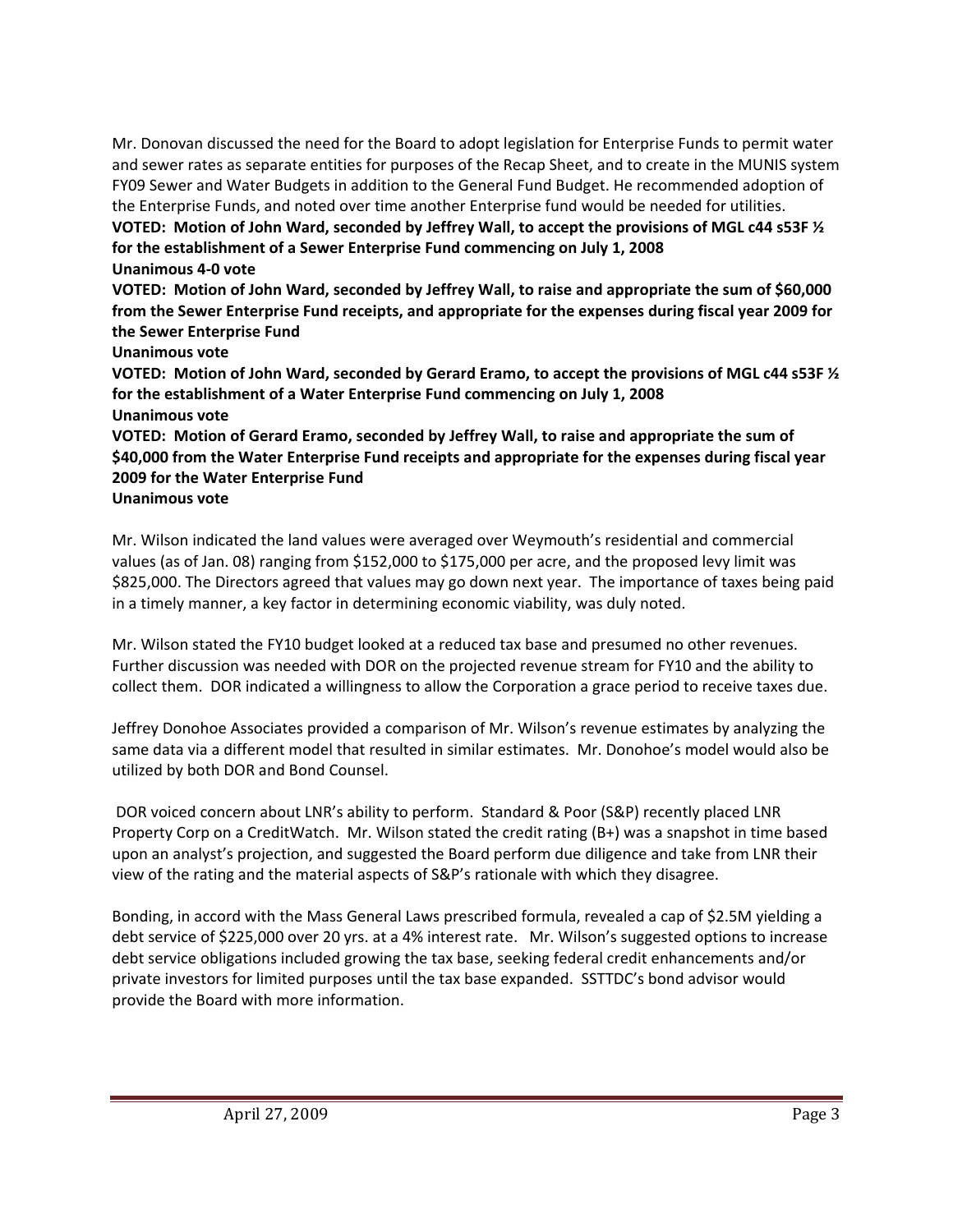Mr. Wilson stated SSTTDC needed to show a cash flow, credit rating and bonding capacity; and offered other thoughts to explore on alternative financing including a cemetery, securing a partner for LNR, and/or adding an element of gaming on the Base.

The Board thanked Mr. Wilson for his time and detailed analysis. Mr. Wilson thanked Mrs. Petrillo and Mr. Bois for their efforts converting the Corporation over to the MUNIS system.

Discussion ensued on the FY09 Supplemental Budget, Administration Expenses. Mrs. Petrillo noted the Budget was first adopted in May 08 with 6 months of consultant work budgeted. The Supplemental Budget included three key consultants and bond counsel to the end of the year.

Mr. Hershfield, LNR Legal Counsel, stated for the record, that LNR's silence during Mr. Wilson's presentation was not to be construed as agreement. The Supplemental Budget being predicated on funds from LNR was not agreeable. He cautioned the Board that there were contractual obligations in the DDA that overshadowed the alternatives considered this evening.

**VOTED: Motion of John Ward, seconded by Jeffrey Wall for discussion purposes, to raise and appropriate the sum of \$2,555,265 an increase of \$506,275 from the Annual Appropriation of \$2,048,990 voted by the Board of Directors to provide for the maintenance and operation of SSTTDC activities for the fiscal year 2009 by re‐appropriating from the various departmental category line items in the manner shown in the expenditure section of the attached Exhibit B.**

**The source of funding for said expenditures is as outlined in the Revenue section of Exhibit A Furthermore, that the Board of Directors shall raise and appropriate the sum of \$30,796 from available FY09 revenues for the purpose of funding the FY08 deficit.**

Further discussion ensued on the Supplemental Budget being the main component required by DOR to set the tax rate

### **Unanimous 4‐0 vote**

Public Comment

Mr. Hershfield requested a copy of Mr. Wilson's financial analysis.

Mr. Shea, Abington, indicated LNR should provide feedback to the concerned public on the serious issues raised in negative editorials in the newspapers related to the SouthField project. LNR needs to speak to the Towns and to the Legislators who are trying to get assistance from State and Congress to support the viability of the project. Mr. Donovan noted he would address the public perception issue with Mr. Chase at their next meeting.

Mr. Wilson indicated his comments to look at other avenues of finance were meant to work within the existing framework of the DDA.

Mayor Kay stated, in the whole scheme of things, the Town of Weymouth was actively pulling together to help make the project successful because it was an important future revenue stream to Weymouth.

Mr. Simpson, Rockland Selectman, stated the Town of Rockland was preparing to vote on an article to seek state and federal funding to support transportation and infrastructure improvements between Union St. and the commercial and residential redevelopment at the former Naval Air Station and that it was important to Rockland's future that the project moved forward.